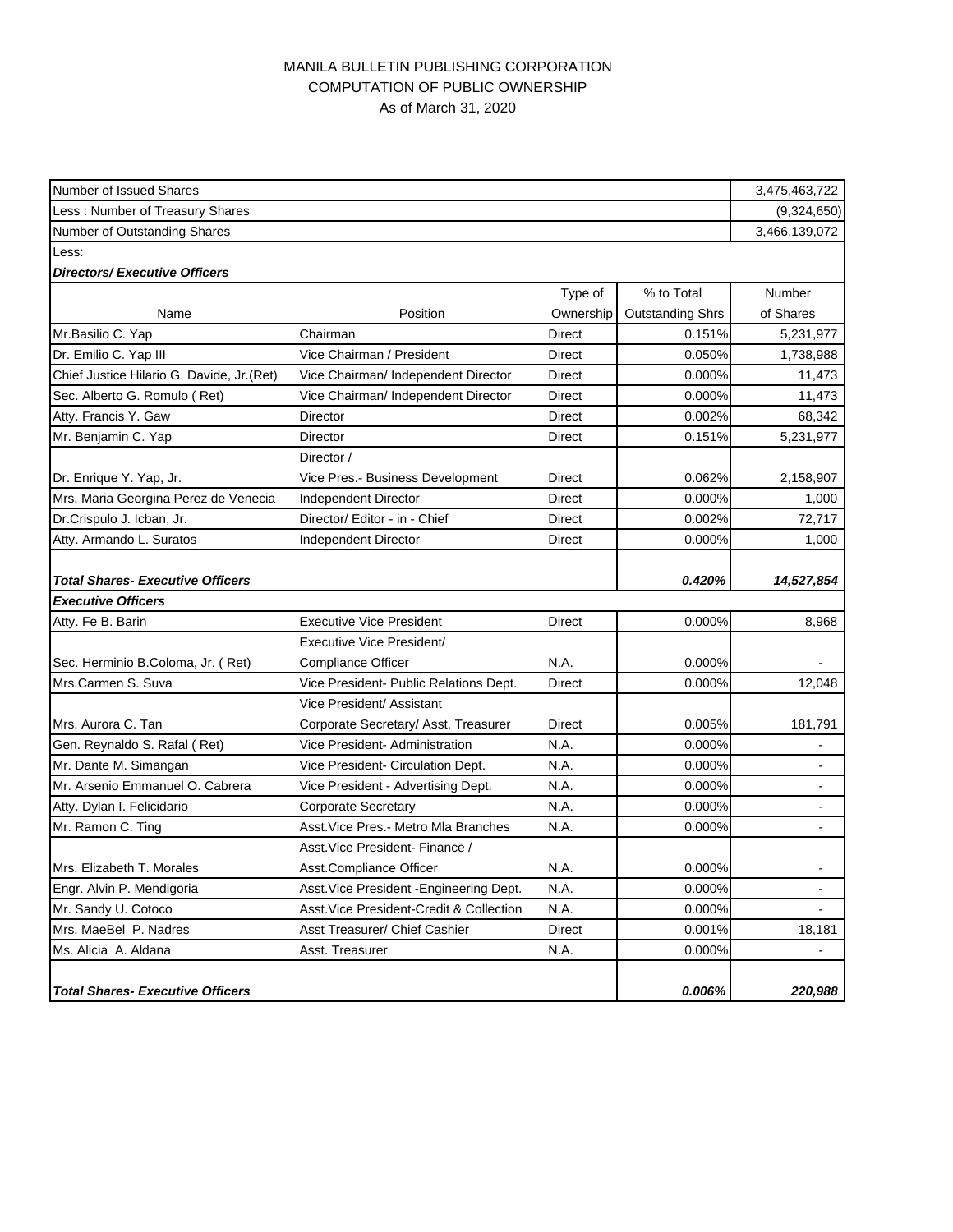## *Principal Stockholders*

|                                     |          | Type of       | % to Total              | <b>Number</b> |
|-------------------------------------|----------|---------------|-------------------------|---------------|
| Name                                | Position | Ownership     | <b>Outstanding Shrs</b> | of Shares     |
| US Automotive Co., Inc.             |          | <b>Direct</b> | 54.347%                 | 1,883,738,105 |
| USAutoco, Inc.                      |          | <b>Direct</b> | 23.404%                 | 811,225,930   |
| <b>Total Principal Stockholders</b> |          |               | 77.751%                 | 2,694,964,035 |
|                                     |          |               |                         |               |
| Lock up Shares                      |          |               | 78.177%                 | 2,709,712,877 |
| <b>Total Number of shares</b>       |          |               |                         |               |
| owned by the Public                 |          |               | 21.823%                 | 756,426,195   |

Certified True and Correct :

Fetwardawd

**DYLAN I. FELICIDARIO** Corporate Secretary